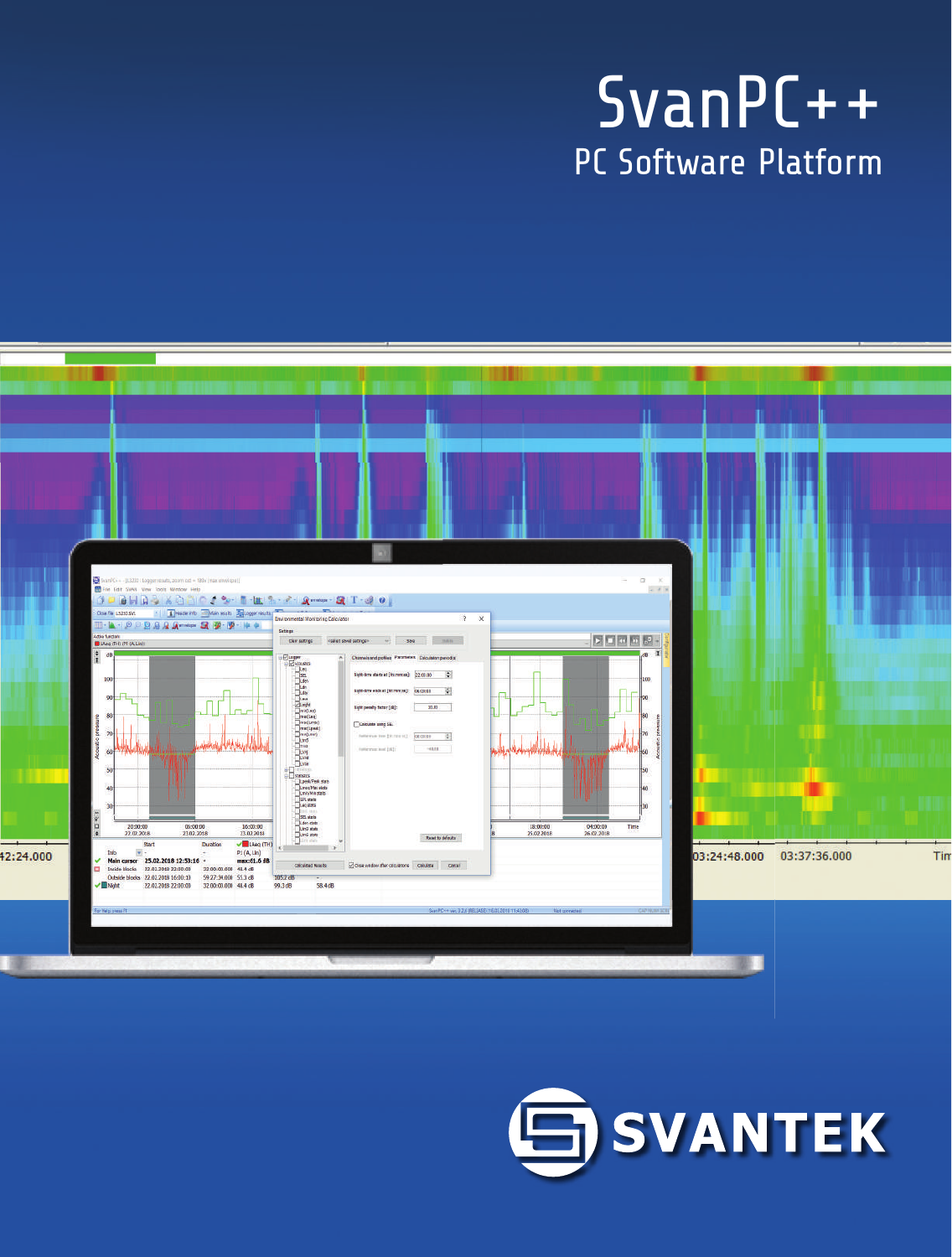# SvanPC++ Software

SvanPC++ is an advanced PC software supporting SVANTEK measuring instruments including SV10x, SVAN 95x and SVAN 97x series.

The basic software offers functions of editing instrument settings, downloading data files from instrument as well as data preview and basic recalculations of Leq and RMS (logger step recalculation).

Recently the SvanPC++ has been enriched with the new Projects that allow to combine numerous data files into Sessions. The main advantage of using Projects is the possibility of data comparison as well as an easy report management.

Reports are prepared in a form of panels (text, photos, tables, graphs, plots) and can be exported to Excel™ spread sheet or Word™ text editor applications. Each Project can be saved and recalled in the future.

### Features

- Instrument connection Wizard offering setup editor and download of measurement data via USB, Bluetooth® and RS 232
- New Projects with customized views saving
- Leg / RMS logger step recalculation
- Data calculation in marked blocks
- Recalculation of FFT to 1/3 and 1/1 octave spectrum
- Logarithmic / linear units recalculation
- Data shift / clip / delete functions
- Spectrogram view for frequency analysis
- Enhanced data presentation with a secondary Y-axis for plots comparison
- WAVE files playback
- Data export to Word™ and Excel™

### Technical Requirements

Supported Operating Systems Windows 7

 Windows 8 / 8.1 Windows 10

Minimum PC Requirements Processor 1.6 GHz

 1 GB RAM 200 MB free disk space for installation 5 GB free disk space for operating (e.g. temporary files)

### SvanPC++ Environmental Measurements Module Advanced calculator

SvanPC++ Environmental Monitoring module offers the advanced calculator that works together with logger files containing time histories of noise or vibration signals. The calculator supports analysis of Day/Night/Evening levels, statistics analysis as well as tonality or impulsivity calculation from 1/3 octave spectra. Calculation results are displayed both as a graph and table form.

### Markers & Block Generator

Environmental measurement often provide large amount of data. The Marker Block Generator browses through the long logger files in search of events defined by the user. It can find data in the given time range and cross check it with noise, vibration or meteo thresholds. Search results can be also filtered by the event duration or time of the day etc.



 $\frac{1}{2}$  ( ) ( ) ( ) ( ) ( ) ( ) ( ) ( ) (





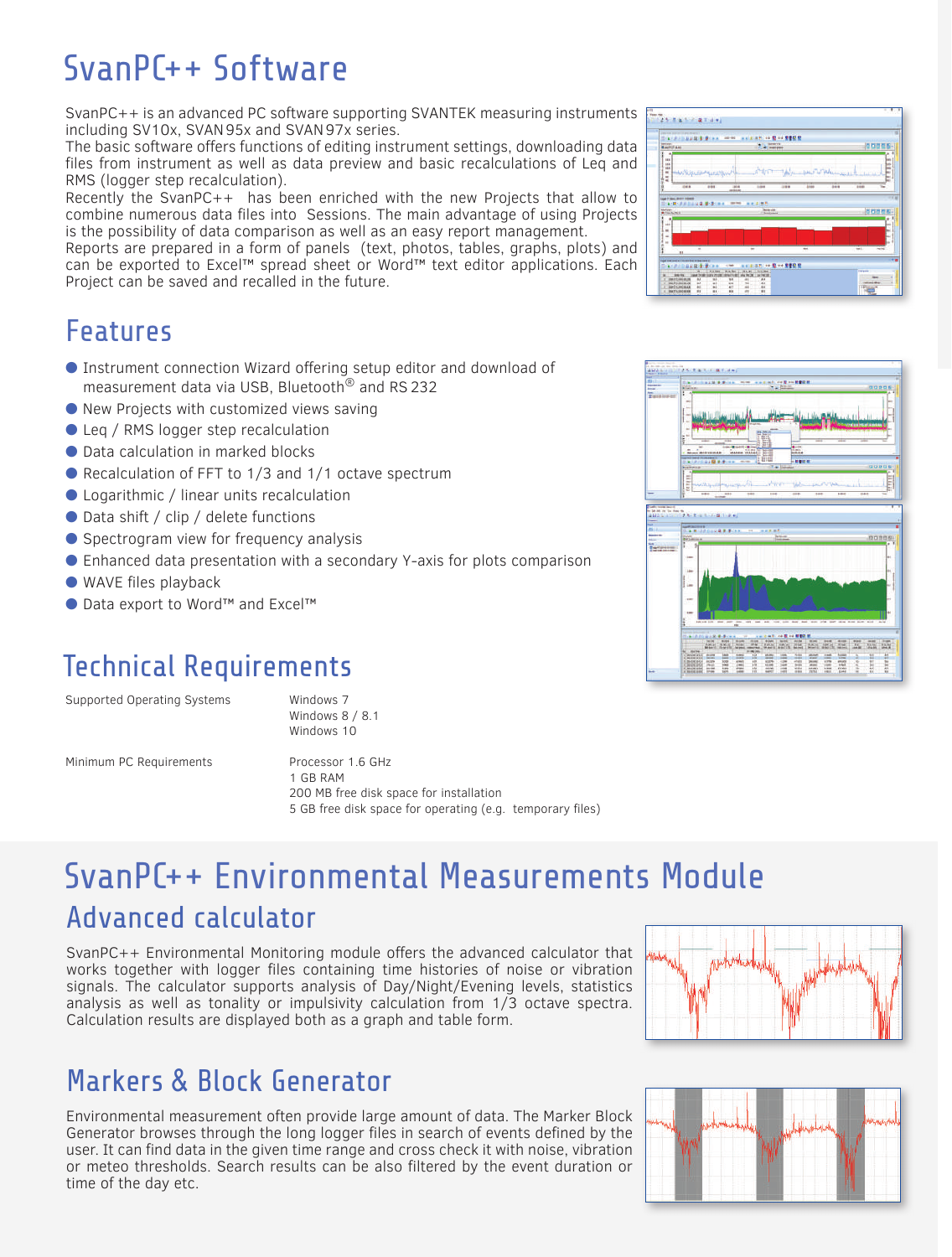### Data comparison

Environmental Monitoring module offers comparison of measurement results with reference ones. An imported file or calculated function can be used as the comparison reference. Comparison of spectra (e.g. 1/3 octave) is also possible.

### Reporting

Reporting is based on MS Word™ and it allows to export tables or graphs to a printable text document. Any created report can be saved as a template and used with other data files. Reports and templates are saved together with the Project so they can be recalled whenever necessary.

### SvanPC++ Wave Analyser

Svantek's noise or vibration instruments. The module provides calculation of overall results such as Leq, Lmax, Lmin, Lpeak as well as 1/3 octave and FFT calculations. The module has been designed to make calculations from a selected number of wave files enabling for example a tonality analysis from 24 wave files in a single operation.

### $-100 - 100$ ö  $\bullet$ ō  $\bullet$  $\bullet$



Wave sampling frequencies 51,2 kHz, 48 kHz, 6 kHz ; bits/sample: 8, 16, 24, 32<br>Sound filters 6. A, C, Z, G Sound filters Vibration filters **HP1, HP3, HP10, Vel1, Vel3, Vel10, Dil1, Dil3, Dil10, VelMF, WBxy, WBz, Wm, WBc, Wv, Wh, HA, Wk, Wd, Wc**, Wj, Wg, KB, Wb, BL Wm, BL Wv, BL Wh, BL Wk, BL Wd, BL Wc, BL Wj, BL Wg, BL Wb Detectors Linear (true RMS), F, I, S, 100 ms, 125 ms, 200 ms, 500 ms, 1 s, 2 s, 3 s, 5 s, 10 s Broadband results (sound) Leq, Lpeak, Lmax, Lmin Broadband results (vibration) RMS, PEAK, MAX, MIN, P-P Results integration period from 1 ms Spectrum analysis 1/1, 1/3, 1/6, 1/12, FFT Octave band analysis bandwidth 1/1: 1 Hz – 16 KHz, 1/3: 0.8 Hz – 20 kHz FFT window functions Simple: Rectangle, Bartlett, Parzen, WelchHann (Hanning), Exact Blackman, Nuttal, Blackman, Nuttal Blackman-Harris, Flat top, Cosine, Kaiser-Bessel, Parametric: Triangle, Hamming, Cosine, Blackman, Gaussian, Tukey, Kaiser (Kaiser-Bessel), Exponential FFT number of analysis points 1024, 2048, 4096, 8192, 16384, 32768, 65536, 131072

SvanPC++ offers the Wave Analyser that is designed for analysis of wave files from

# Features

- **Intuitive user interface**
- Post-processing of a series of wave files
- Compatibility with tools of SvanPC++ EM
- Noise statistics calculation
- **•** Tonality calculation
- Machine vibration analysis (FFT)
- $\bullet$  Calculation of 1/1, 1/3, 1/6 and 1/12 octave spectrum
- Applying filters to the raw signal

FFT overlap  $0 - 99 \%$ 

- Sound engineering
- Noise statistics calculation





 $1112$